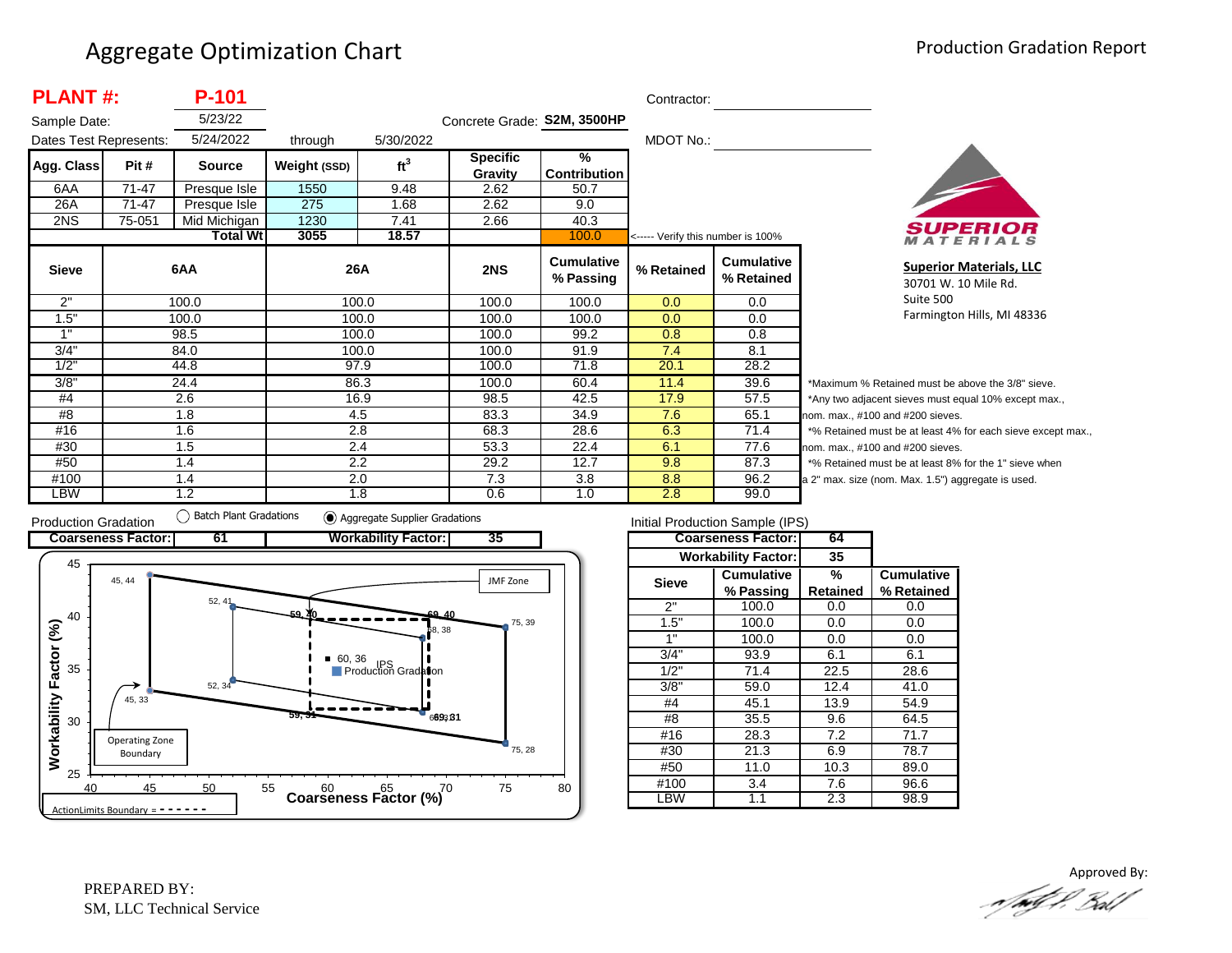| <b>PLANT#:</b>         |        | P-102           |              |                  |                             | Contractor:                    |                                   |                                 |                          |  |
|------------------------|--------|-----------------|--------------|------------------|-----------------------------|--------------------------------|-----------------------------------|---------------------------------|--------------------------|--|
| Sample Date:           |        | 5/23/22         |              |                  | Concrete Grade: S2M, 3500HP |                                |                                   |                                 |                          |  |
| Dates Test Represents: |        | 5/24/2022       | through      | 5/30/2022        |                             |                                | MDOT No.:                         |                                 |                          |  |
| Agg. Class             | Pit #  | <b>Source</b>   | Weight (SSD) | ft <sup>3</sup>  | <b>Specific</b>             | %                              |                                   |                                 |                          |  |
|                        |        |                 |              |                  | Gravity                     | <b>Contribution</b>            |                                   |                                 |                          |  |
| 6AA                    | 58-003 | Stoneco         | 1600         | 9.53             | 2.69                        | 51.6                           |                                   |                                 |                          |  |
| 26A                    | 58-003 | Stoneco         | 300          | 1.79             | 2.69                        | 9.7                            |                                   |                                 |                          |  |
| 2NS                    | 81-019 | Pleasant Lake   | 1200         | 7.26             | 2.65                        | 38.7                           |                                   |                                 |                          |  |
|                        |        | <b>Total Wt</b> | 3100         | 18.58            |                             | 100.0                          | <----- Verify this number is 100% |                                 |                          |  |
| <b>Sieve</b>           |        | 6AA             | 26A          |                  | 2NS                         | <b>Cumulative</b><br>% Passing | % Retained                        | <b>Cumulative</b><br>% Retained |                          |  |
| 2"                     |        | 100.0           |              | 100.0            | 100.0                       | 100.0                          | 0.0 <sub>1</sub>                  | 0.0                             |                          |  |
| 1.5"                   |        | 100.0           | 100.0        |                  |                             | 100.0                          | 100.0                             | 0.0                             | 0.0                      |  |
| 1"                     |        | 100.0           |              | 100.0            | 100.0                       | 100.0                          | 0.0                               | 0.0                             |                          |  |
| 3/4"                   |        | 73.3            |              | 100.0            | 100.0                       | 86.2                           | 13.8                              | 13.8                            |                          |  |
| 1/2"                   |        | 40.6            |              | 99.9             | 100.0                       | 69.3                           | 16.9                              | 30.7                            |                          |  |
| 3/8"                   |        | 14.1            |              | 86.4             | 100.0                       | 54.3                           | 15.0                              | 45.7                            | $\overline{\phantom{a}}$ |  |
| #4                     |        | 3.4             |              | 16.2             | 97.1                        | 40.9                           | 13.4                              | 59.1                            | $\overline{z}$           |  |
| #8                     |        | 5.4<br>1.0      |              |                  | 80.5                        | 32.2                           | 8.7                               | 67.8                            | no                       |  |
| #16                    |        | 0.8             |              | 3.3              | 63.5                        | 25.3                           | 6.9                               | 74.7                            | $\star$                  |  |
| #30                    |        | 0.6             |              | 2.5              | 46.3                        | 18.5                           | 6.8                               | 81.5                            | no                       |  |
| #50                    |        | 0.6             |              | $\overline{2.5}$ | 23.4                        | 9.6                            | 8.9                               | 90.4                            | $\star$                  |  |
| #100                   |        | 0.4             |              | 2.3              | 8.0                         | 3.5                            | 6.1                               | 96.5                            | a 2                      |  |
| LBW                    |        | 0.4             | 2.1          |                  | 1.7                         | 1.1                            | 2.5                               | 98.9                            |                          |  |



**Superior Materials, LLC** 30701 W. 10 Mile Rd. Suite 500 Farmington Hills, MI 48336

Maximum % Retained must be above the 3/8" sieve. Any two adjacent sieves must equal 10% except max.,  $km.$  max.,  $#100$  and  $#200$  sieves. % Retained must be at least 4% for each sieve except max.,  $km.$  max.,  $#100$  and  $#200$  sieves. % Retained must be at least 8% for the 1" sieve when 2" max. size (nom. Max. 1.5") aggregate is used.



| Intial Production Sample (IPS) |                            |          |                   |  |  |  |  |  |
|--------------------------------|----------------------------|----------|-------------------|--|--|--|--|--|
|                                | <b>Coarseness Factor:</b>  | 63       |                   |  |  |  |  |  |
|                                | <b>Workability Factor:</b> | 36       |                   |  |  |  |  |  |
| <b>Sieve</b>                   | <b>Cumulative</b>          | %        | <b>Cumulative</b> |  |  |  |  |  |
|                                | % Passing                  | Retained | % Retained        |  |  |  |  |  |
| 2"                             | 100.0                      | 0.0      | 0.0               |  |  |  |  |  |
| 1.5"                           | 100.0                      | 0.0      | 0.0               |  |  |  |  |  |
| 1"                             | 99.2                       | 0.8      | 0.8               |  |  |  |  |  |
| 3/4"                           | 90.9                       | 8.3      | 9.1               |  |  |  |  |  |
| 1/2"                           | 71.3                       | 19.6     | 28.7              |  |  |  |  |  |
| 3/8"                           | 59.5                       | 11.8     | 40.5              |  |  |  |  |  |
| #4                             | 43.8                       | 15.7     | 56.2              |  |  |  |  |  |
| #8                             | 35.7                       | 8.1      | 64.3              |  |  |  |  |  |
| #16                            | 27.0                       | 8.7      | 73.0              |  |  |  |  |  |
| #30                            | 18.6                       | 8.4      | 81.4              |  |  |  |  |  |
| #50                            | 6.8                        | 11.8     | 93.2              |  |  |  |  |  |
| #100                           | 1.4                        | 5.4      | 98.6              |  |  |  |  |  |
| BW                             | 0.6                        | 0.8      | 99.4              |  |  |  |  |  |

Approved By:<br>Approved By: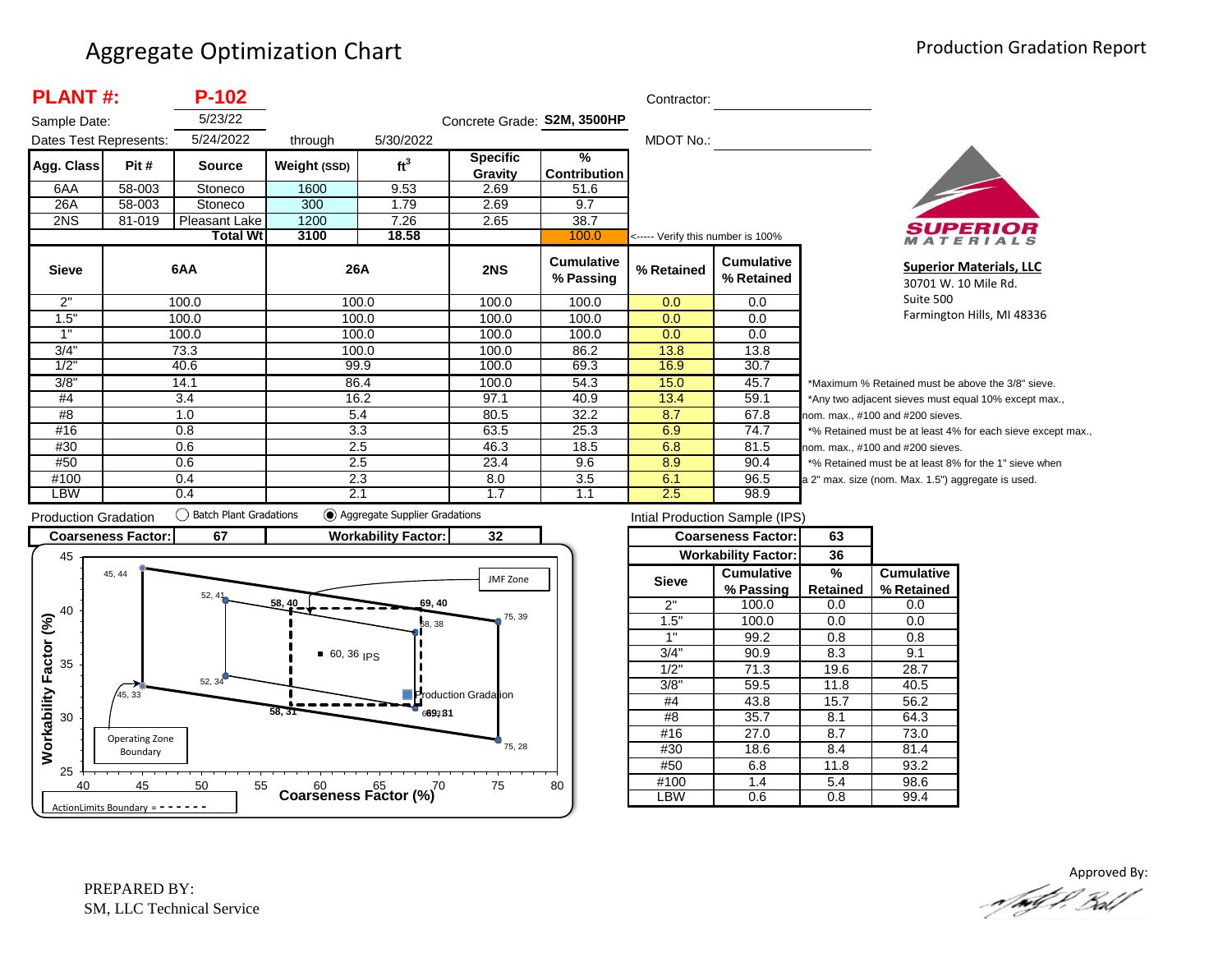| <b>PLANT#:</b><br>$P-32$<br>Contractor: |           |                          |              |                 |                             |                                      |            |                                 |          |
|-----------------------------------------|-----------|--------------------------|--------------|-----------------|-----------------------------|--------------------------------------|------------|---------------------------------|----------|
| Sample Date:                            |           | 5/23/22                  |              |                 | Concrete Grade: S2M, 3500HP |                                      |            |                                 |          |
| Dates Test Represents:                  |           | 5/24/2022                | through      | 5/30/2022       |                             |                                      | MDOT No.:  |                                 |          |
| Agg. Class                              | Pit#      | <b>Source</b>            | Weight (SSD) | ft <sup>3</sup> | <b>Specific</b><br>Gravity  | $\frac{9}{6}$<br><b>Contribution</b> |            |                                 |          |
| 6AA                                     | $71 - 47$ | Presque Isle             | 1600         | 9.79            | 2.62                        | 52.5                                 |            |                                 |          |
| 26A                                     | 71-47     | Presque Isle             | 220          | 1.35            | 2.62                        | 7.2                                  |            |                                 |          |
| 2NS                                     | 95-013    | Smelter Bay              | 1230         | 7.44            | 2.65                        | 40.3                                 |            |                                 |          |
|                                         |           | <b>Total Wtl</b><br>3050 | 18.57        |                 | 100.0                       | <----- Verify this number is 100%    |            |                                 |          |
| <b>Sieve</b>                            |           | 6AA                      | 26A          |                 | 2NS                         | <b>Cumulative</b><br>% Passing       | % Retained | <b>Cumulative</b><br>% Retained |          |
| 2"                                      |           | 100.0                    | 100.0        |                 | 100.0                       | 100.0                                | 0.0        | 0.0                             |          |
| 1.5"                                    |           | 100.0                    | 100.0        |                 | 100.0                       | 100.0                                | 0.0        | 0.0                             |          |
| 1"                                      |           | 98.7                     | 100.0        |                 | 100.0                       | 99.3                                 | 0.7        | 0.7                             |          |
| 3/4"                                    |           | 82.9                     | 100.0        |                 | 100.0                       | 91.0                                 | 8.3        | 9.0                             |          |
| 1/2"                                    |           | 39.9                     | 93.7         |                 | 100.0                       | 68.0                                 | 23.0       | 32.0                            |          |
| 3/8"                                    |           | 20.0                     | 81.3         |                 | 100.0                       | 56.7                                 | 11.3       | 43.3                            | $*_{M}$  |
| #4                                      |           | 4.2                      | 17.3         |                 | 96.2                        | 42.2                                 | 14.4       | 57.8                            | *Aı      |
| #8                                      |           | 2.0                      | 3.2          |                 | 84.7                        | 35.4                                 | 6.8        | 64.6                            | nom      |
| #16                                     |           | 1.7                      | 1.8          |                 | 69.1                        | 28.9                                 | 6.5        | 71.1                            | $*_{\%}$ |
| #30                                     |           | 1.7                      | 1.7          |                 | 50.6                        | 21.4                                 | 7.5        | 78.6                            | nom      |
| #50                                     |           | 1.6                      | 1.6          |                 | 24.9                        | 11.0                                 | 10.4       | 89.0                            | $*9/6$   |
| #100                                    |           | 1.5                      | 1.5          |                 | 6.9                         | 3.7                                  | 7.3        | 96.3                            | a 2"     |
| LBW                                     |           | 1.2                      | 1.4          |                 | 1.4                         | 1.3                                  | 2.4        | 98.7                            |          |



**Superior Materials, LLC** 30701 W. 10 Mile Rd. Suite 500 Farmington Hills, MI 48336

laximum % Retained must be above the 3/8" sieve. ny two adjacent sieves must equal 10% except max.,  $n.$  max.,  $#100$  and  $#200$  sieves. Retained must be at least 4% for each sieve except max., 1. max., #100 and #200 sieves. Retained must be at least 8% for the 1" sieve when max. size (nom. Max. 1.5") aggregate is used.



| Intial Production Sample (IPS) |                            |                 |                   |  |  |  |  |  |  |
|--------------------------------|----------------------------|-----------------|-------------------|--|--|--|--|--|--|
|                                | <b>Coarseness Factor:</b>  | 62              |                   |  |  |  |  |  |  |
|                                | <b>Workability Factor:</b> | 35              |                   |  |  |  |  |  |  |
| <b>Sieve</b>                   | <b>Cumulative</b>          | %               | <b>Cumulative</b> |  |  |  |  |  |  |
|                                | % Passing                  | <b>Retained</b> | % Retained        |  |  |  |  |  |  |
| 2"                             | 100.0                      | 0.0             | 0.0               |  |  |  |  |  |  |
| 1.5"                           | 100.0                      | 0.0             | 0.0               |  |  |  |  |  |  |
| 1"                             | 100.0                      | 0.0             | 0.0               |  |  |  |  |  |  |
| 3/4"                           | 94.0                       | 6.0             | 6.0               |  |  |  |  |  |  |
| 1/2"                           | 70.2                       | 23.7            | 29.8              |  |  |  |  |  |  |
| 3/8"                           | 59.9                       | 10.4            | 40.1              |  |  |  |  |  |  |
| #4                             | 42.7                       | 17.2            | 57.3              |  |  |  |  |  |  |
| #8                             | 35.5                       | 7.2             | 64.5              |  |  |  |  |  |  |
| #16                            | 28.4                       | 7.0             | 71.6              |  |  |  |  |  |  |
| #30                            | 19.2                       | 9.2             | 80.8              |  |  |  |  |  |  |
| #50                            | 8.9                        | 10.3            | 91.1              |  |  |  |  |  |  |
| #100                           | 3.1                        |                 | 96.9              |  |  |  |  |  |  |
| LBW                            | 1.4                        | 1.7             | 98.6              |  |  |  |  |  |  |
|                                |                            | 5.9             |                   |  |  |  |  |  |  |

Approved By:<br>Approved By: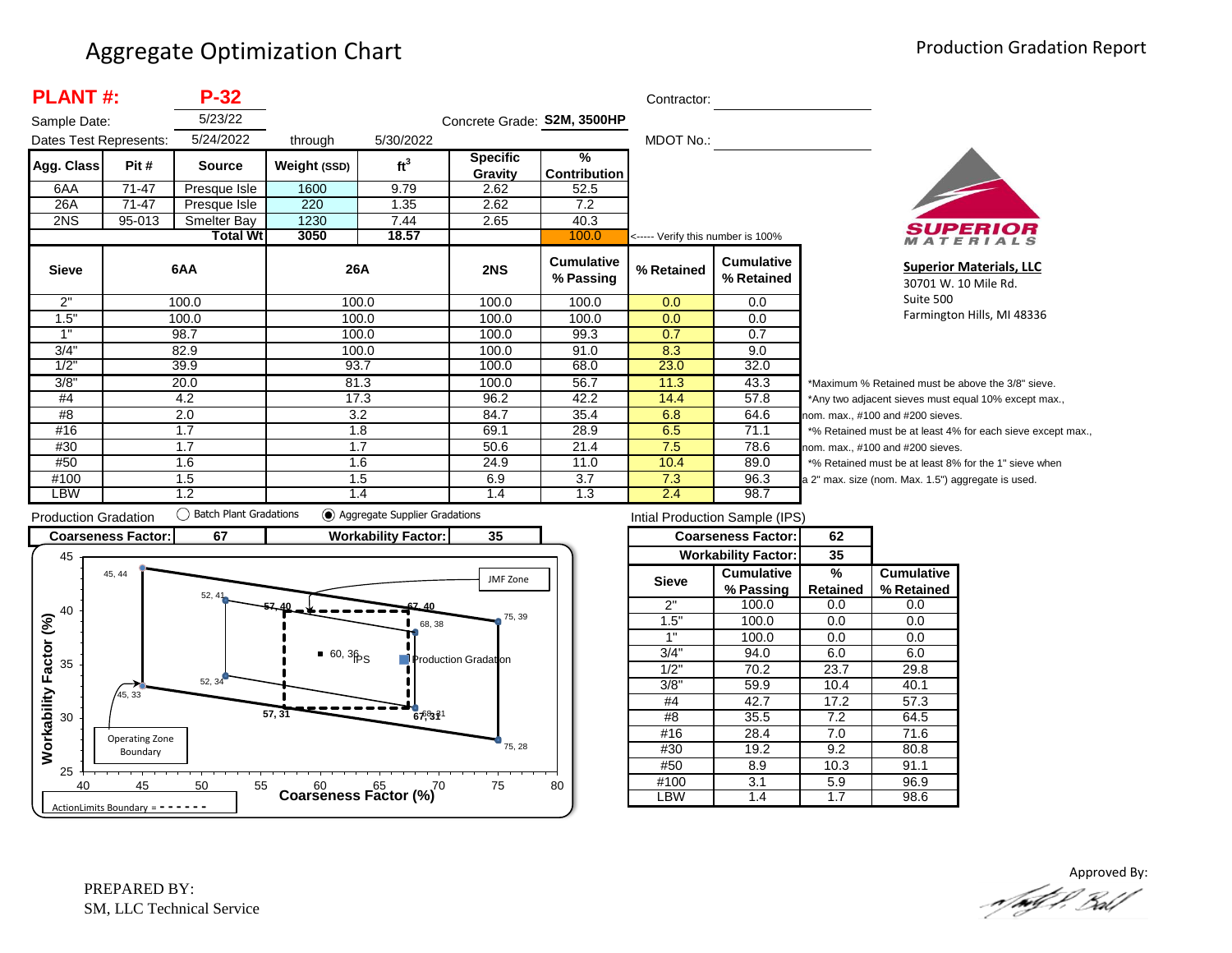| <b>PLANT#:</b><br>$P-35$ |        |                 |              |                 |                             | Contractor:                    |                                   |                                 |         |
|--------------------------|--------|-----------------|--------------|-----------------|-----------------------------|--------------------------------|-----------------------------------|---------------------------------|---------|
| Sample Date:             |        | 5/23/22         |              |                 | Concrete Grade: S2M, 3500HP |                                |                                   |                                 |         |
| Dates Test Represents:   |        | 5/24/2022       | through      | 5/30/2022       |                             |                                | MDOT No.:                         |                                 |         |
| Agg. Class               | Pit #  | <b>Source</b>   | Weight (SSD) | ft <sup>3</sup> | <b>Specific</b>             | $\frac{9}{6}$                  |                                   |                                 |         |
|                          |        |                 |              |                 | Gravity                     | <b>Contribution</b>            |                                   |                                 |         |
| 6AA                      | 58-003 | Stoneco         | 1600         | 9.53            | 2.69                        | 51.6                           |                                   |                                 |         |
| 26A                      | 58-003 | Stoneco         | 300          | 1.79            | 2.69                        | 9.7                            |                                   |                                 |         |
| 2NS                      | 81-019 | Pleasant Lake   | 1200         | 7.26            | 2.65                        | 38.7                           |                                   |                                 |         |
|                          |        | <b>Total Wt</b> | 3100         | 18.58           |                             | 100.0                          | <----- Verify this number is 100% |                                 |         |
| <b>Sieve</b>             |        | 6AA             | 26A          |                 | 2NS                         | <b>Cumulative</b><br>% Passing | % Retained                        | <b>Cumulative</b><br>% Retained |         |
| 2"                       |        | 100.0           |              | 100.0           | 100.0                       | 100.0                          | 0.0                               | 0.0                             |         |
| 1.5"                     |        | 100.0           |              | 100.0           | 100.0                       | 100.0                          | 0.0                               | 0.0                             |         |
| 1"                       |        | 100.0           |              | 100.0           | 100.0                       | 100.0                          | 0.0                               | 0.0                             |         |
| 3/4"                     |        | 73.3            |              | 100.0           | 100.0                       | 86.2                           | 13.8                              | 13.8                            |         |
| 1/2"                     |        | 40.6            | 99.9         |                 | 100.0                       | 69.3                           | 16.9                              | 30.7                            |         |
| 3/8"                     |        | 14.1            | 86.4         |                 | 100.0                       | 54.3                           | 15.0                              | 45.7                            | $*_{N}$ |
| #4                       |        | 3.4             |              | 16.2            | 97.1                        | 40.9                           | 13.4                              | 59.1                            | *A      |
| #8                       |        | 5.4<br>1.0      |              |                 | 80.5                        | 32.2                           | 8.7                               | 67.8                            | non     |
| #16                      |        | 0.8             |              | 3.3             | 63.5                        | 25.3                           | 6.9                               | 74.7                            | $*$ %   |
| #30                      |        | 0.6             | 2.5          |                 | 46.3                        | 18.5                           | 6.8                               | 81.5                            | non     |
| #50                      |        | 0.6             |              | 2.5             | 23.4                        | 9.6                            | 8.9                               | 90.4                            | $*$ %   |
| #100                     |        | 0.4             |              | 2.3             | 8.0                         | 3.5                            | 6.1                               | 96.5                            | a 2'    |
| LBW                      |        | 0.4             | 2.1          |                 | 1.7                         | 1.1                            | 2.5                               | 98.9                            |         |



**Superior Materials, LLC** 30701 W. 10 Mile Rd. Suite 500 Farmington Hills, MI 48336

laximum % Retained must be above the 3/8" sieve. ny two adjacent sieves must equal 10% except max., m. max., #100 and #200 sieves. 6 Retained must be at least 4% for each sieve except max., m. max., #100 and #200 sieves. 6 Retained must be at least 8% for the 1" sieve when max. size (nom. Max. 1.5") aggregate is used.



| Intial Production Sample (IPS) |                            |          |                   |  |  |  |  |  |
|--------------------------------|----------------------------|----------|-------------------|--|--|--|--|--|
|                                | <b>Coarseness Factor:</b>  | 63       |                   |  |  |  |  |  |
|                                | <b>Workability Factor:</b> | 35       |                   |  |  |  |  |  |
| <b>Sieve</b>                   | Cumulative                 | ℅        | <b>Cumulative</b> |  |  |  |  |  |
|                                | % Passing                  | Retained | % Retained        |  |  |  |  |  |
| 2"                             | 100.0                      | 0.0      | 0.0               |  |  |  |  |  |
| 1.5"                           | 100.0                      | 0.0      | 0.0               |  |  |  |  |  |
| 1"                             | 99.2                       | 0.8      | 0.8               |  |  |  |  |  |
| 3/4"                           | 90.9                       | 8.3      | 9.1               |  |  |  |  |  |
| 1/2"                           | 71.3                       | 19.6     | 28.7              |  |  |  |  |  |
| $3/8$ <sup>"</sup>             | 59.4                       | 11.9     | 40.6              |  |  |  |  |  |
| #4                             | 43.0                       | 16.5     | 57.0              |  |  |  |  |  |
| #8                             | 35.3                       | 7.6      | 64.7              |  |  |  |  |  |
| #16                            | 28.2                       | 7.1      | 71.8              |  |  |  |  |  |
| #30                            | 21.6                       | 6.6      | 78.4              |  |  |  |  |  |
| #50                            | 9.1                        |          | 90.9              |  |  |  |  |  |
| #100                           | 1.7                        |          | 98.3              |  |  |  |  |  |
| .BW                            | 1.1                        | 0.6      | 98.9              |  |  |  |  |  |

Approved By:<br>Approved By: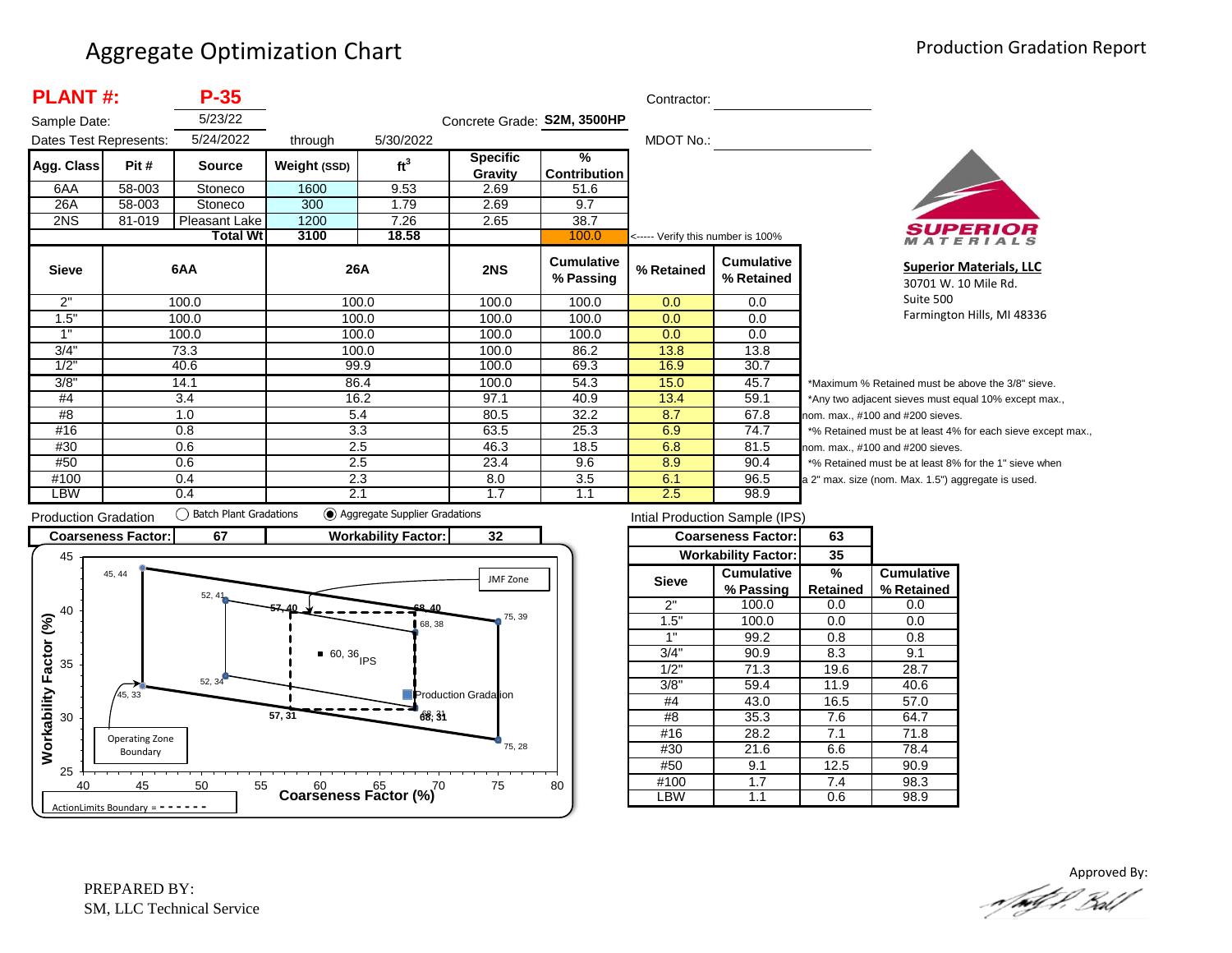| <b>PLANT#:</b><br>P-39 |           |                 |              |                 |                             | Contractor:                    |                                   |                                 |        |
|------------------------|-----------|-----------------|--------------|-----------------|-----------------------------|--------------------------------|-----------------------------------|---------------------------------|--------|
| Sample Date:           |           | 5/23/22         |              |                 | Concrete Grade: S2M, 3500HP |                                |                                   |                                 |        |
| Dates Test Represents: |           | 5/24/2022       | through      | 5/30/2022       |                             |                                | MDOT No.:                         |                                 |        |
| Agg. Class             | Pit#      | <b>Source</b>   | Weight (SSD) | ft <sup>3</sup> | <b>Specific</b><br>Gravity  | %<br><b>Contribution</b>       |                                   |                                 |        |
| 6AA                    | $71 - 47$ | Presque Isle    | 1550         | 9.48            | 2.62                        | 50.8                           |                                   |                                 |        |
| 26A                    | $71 - 47$ | Presque Isle    | 250          | 1.53            | 2.62                        | 8.2                            |                                   |                                 |        |
| 2NS                    | 44-051    | Krake Willis Rd | 1250         | 7.56            | 2.65                        | 41.0                           |                                   |                                 |        |
|                        |           | Total Wtl       | 3050         | 18.57           |                             | 100.0                          | <----- Verify this number is 100% |                                 |        |
| <b>Sieve</b>           |           | 6AA             | 26A          |                 | 2NS                         | <b>Cumulative</b><br>% Passing | % Retained                        | <b>Cumulative</b><br>% Retained |        |
| 2"                     |           | 100.0           | 100.0        |                 | 100.0                       | 100.0                          | 0.0                               | 0.0                             |        |
| 1.5"                   |           | 100.0           | 100.0        |                 | 100.0                       | 100.0                          | 0.0                               | 0.0                             |        |
| 1"                     |           | 98.5            | 100.0        |                 | 100.0                       | 99.2                           | 0.8                               | 0.8                             |        |
| 3/4"                   |           | 84.0            | 100.0        |                 | 100.0                       | 91.9                           | 7.4                               | 8.1                             |        |
| 1/2"                   |           | 44.8            | 97.9         |                 | 100.0                       | 71.8                           | 20.1                              | 28.2                            |        |
| 3/8"                   |           | 24.4            | 86.3         |                 | 100.0                       | 60.5                           | 11.3                              | 39.5                            | $*M$   |
| #4                     |           | 2.6             | 16.9         |                 | 96.1                        | 42.1                           | 18.4                              | 57.9                            | *Ar    |
| #8                     |           | 1.8             | 4.5          |                 | 79.7                        | 33.9                           | 8.1                               | 66.1                            | nom    |
| #16                    |           | 1.6             | 2.8          |                 | 65.0                        | 27.7                           | 6.3                               | 72.3                            | $*9/6$ |
| #30                    |           | 1.5             | 2.4          |                 | 49.4                        | 21.2                           | 6.5                               | 78.8                            | nom    |
| #50                    |           | 1.4             | 2.2          |                 | 26.8                        | 11.9                           | 9.3                               | 88.1                            | $*$ %  |
| #100                   |           | 1.4             | 2.0          |                 | 8.6                         | 4.4                            | 7.5                               | 95.6                            | a 2"   |
| LBW                    |           | 1.2             | 1.8          |                 | 1.2                         | 1.2                            | 3.2                               | 98.8                            |        |



**Superior Materials, LLC** 30701 W. 10 Mile Rd. Suite 500 Farmington Hills, MI 48336

aximum % Retained must be above the 3/8" sieve. ny two adjacent sieves must equal 10% except max., . max.,  $#100$  and  $#200$  sieves. Retained must be at least 4% for each sieve except max., . max., #100 and #200 sieves. Retained must be at least 8% for the 1" sieve when max. size (nom. Max. 1.5") aggregate is used.



| Intial Production Sample (IPS) |                            |                 |                   |  |  |  |  |  |
|--------------------------------|----------------------------|-----------------|-------------------|--|--|--|--|--|
|                                | <b>Coarseness Factor:</b>  | 63              |                   |  |  |  |  |  |
|                                | <b>Workability Factor:</b> | 36              |                   |  |  |  |  |  |
| <b>Sieve</b>                   | <b>Cumulative</b>          | %               | <b>Cumulative</b> |  |  |  |  |  |
|                                | % Passing                  | <b>Retained</b> | % Retained        |  |  |  |  |  |
| 2"                             | 100.0                      | 0.0             | 0.0               |  |  |  |  |  |
| 1.5"                           | 100.0                      | 0.0             | 0.0               |  |  |  |  |  |
| 1"                             | 100.0                      | 0.0             | 0.0               |  |  |  |  |  |
| 3/4"                           | 89.8                       | 10.2            | 10.2              |  |  |  |  |  |
| 1/2"                           | 70.7                       | 19.1            | 29.3              |  |  |  |  |  |
| 3/8"                           | 59.6                       | 11.1            | 40.4              |  |  |  |  |  |
| #4                             | 43.2                       | 16.4            | 56.8              |  |  |  |  |  |
| #8                             | 35.8                       | 7.4             | 64.2              |  |  |  |  |  |
| #16                            | 29.2                       | 6.6             | 70.8              |  |  |  |  |  |
| #30                            | 21.4                       | 7.8             | 78.6              |  |  |  |  |  |
| #50                            | 9.8                        |                 | 90.2              |  |  |  |  |  |
| #100                           | 3.7                        |                 | 96.3              |  |  |  |  |  |
| _BW                            | 1.2                        | 2.5             | 98.8              |  |  |  |  |  |

Approved By:<br>Approved By: